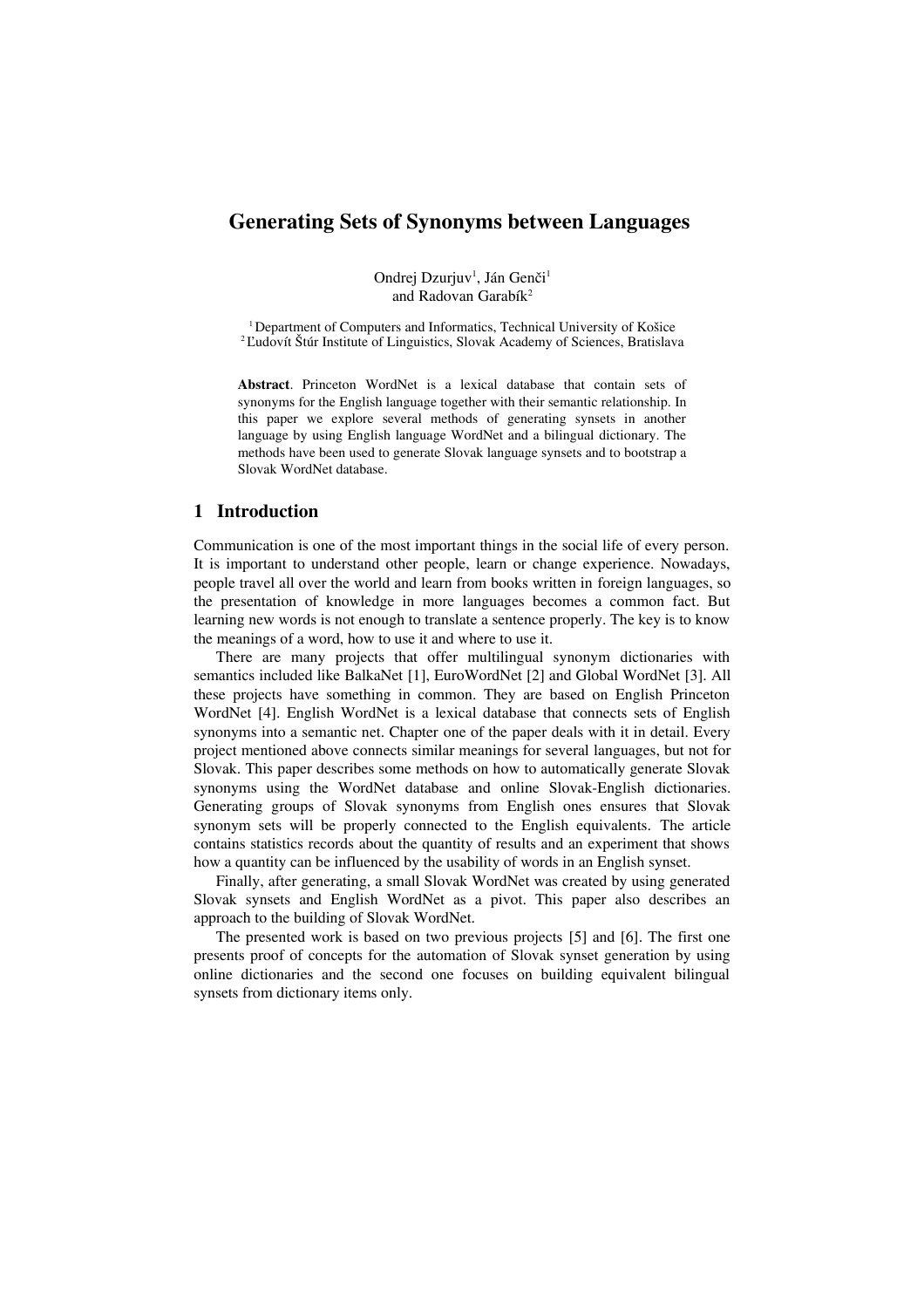# **2 Introduction of WordNet**

WordNet is a lexical database of English synonyms containing nouns, adjectives, verbs and adverbs. The development began in 1990 at Princeton University. WordNet has two main characteristics:

- Words with the same meaning are grouped into synsets sets of synonyms.
- ‒ Synsets are connected by relations and create a synonymic net of synsets.

Today, the WordNet database is at version 3.0 and contains more than 117 000 synsets. Table [1](#page-1-0) shows some statistical information about the WordNet database.

| Part of speech                | <b>Nouns</b> | <b>Adjectives</b> | <b>Verbs</b> | <b>Adverbs</b> | <b>Totals</b> |
|-------------------------------|--------------|-------------------|--------------|----------------|---------------|
| <b>Unique strings</b>         | 117798       | 21497             | 11529        | 4481           | 155287        |
| <b>Strings with one sence</b> | 101863       | 16503             | 6277         | 3748           | 128391        |
| Word-meaning pairs            | 146312       | 30002             | 25047        | 5580           | 206941        |
| <b>Synsets</b>                | 82115        | 18156             | 13767        | 3621           | 117659        |
| <b>Synsets of one word</b>    | 42054        | 11353             | 8041         | 2400           | 63848         |

<span id="page-1-0"></span>**Table 1.** WordNet 3.0 statistics

The basic relations between synsets in WordNet are:

**Synonymy** – is a relation between literals (synonyms) in one synset.

**Hyponymy** – is a relation of sense specification between synsets, a relation heads from general synset to a more specific synset (motor vehicle  $\rightarrow$  car, automobile).

**Hypernymy** – is a relation of sense generalization between synsets, a relation heads from a specific synset to a more general synset (motor vehicle  $\leftarrow$  car, automobile).

**Meronymy** – is a relation between a term denoting the part and a term denoting the whole, leading from the whole to its part (car, automobile  $\rightarrow$  engine).

**Holonymy** – is a relation between a term denoting the part and a term denoting the whole, (car, automobile  $\leftarrow$  engine).

## **3 Generating Slovak synsets**

#### **3.1 WordNet and Slovak-English dictionary**

The process of building Slovak synonym sets uses the WordNet database as a source of English synsets. The most important WordNet relations used for generating Slovak synonym sets are synonymy, hypernymy and holonymy, where synonymy is the equivalence in meaning (for words in the same synonym set). Hypernymy and holonymy are described in section 2. Generated Slovak synsets are mapped to their English equivalents, so after the process of building Slovak synsets, WordNet relations should be valid also between Slovak synsets.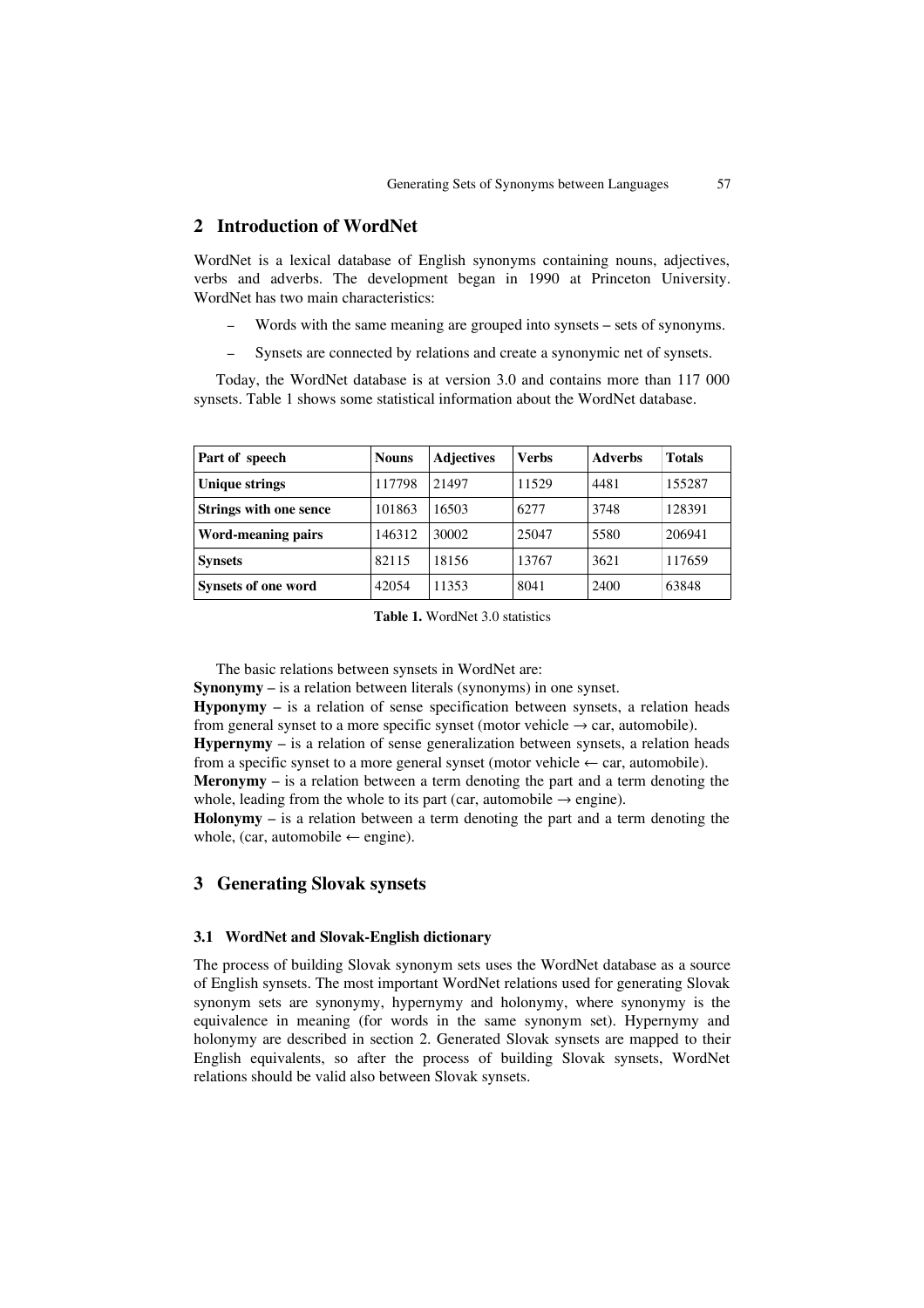## 58 Ondrej Dzurjuv, Ján Genči and Radovan Garabík

The second very important source of data is a good quality electronic English-Slovak dictionary, for example an online dictionary which is used for search of Slovak synsets. The size of a translator's database and quality of its translations are very important for the quantity and quality of created groups of Slovak synonyms.

## **3.2 Methods for generating Slovak synonyms**

# **Method A**

This method uses a synonym relation between words in one synset. When we translate English synonyms, we can expect that some translations will contain the same words. So the words that are in two or more translations constitute a synset in the Slovak language.

For example:

We have the English synset *{kind; sort; form; variety}*, which means "a category of things distinguished by some common characteristic or quality".

After translating using English-Slovak dictionary [7], we get these groups of Slovak words:

*kind* – druh, rod, kategória *sort* – druh, akosť, trieda, typ, forma, chlap *form* – forma, tvar, podoba, formulár, blanketa, formula *variety* – rozmanitosť, odroda, výber, druh, rad, množstvo, mnohotvárnosť, rôznosť

After intersecting all the pairs of translations, the final group *{druh, forma}* represents the Slovak equivalent of the English synset *{kind; sort; form; variety}*.

Advantages of this method: sense accuracy

Disadvantages of this method: empty Slovak synsets for English synsets consisting of one word

## **Method B**

The next method is based on an idea that English words with one sense should be translated into one group of synonyms. If a synset contains more words with one sense, these words should have similar translations. A slovak synset will be created by the union of these translations.

The synset *{kind; sort; form; variety}* in the previous example contains one univocal word:

*kind* – 1 sense, translation: druh, rod, kategória *sort* – 4 senses *form* – 16 senses *variety* – 6 senses

After the translation of all univocal words and the union off all these translations we get the Slovak synset: *{druh, rod, kategória}*.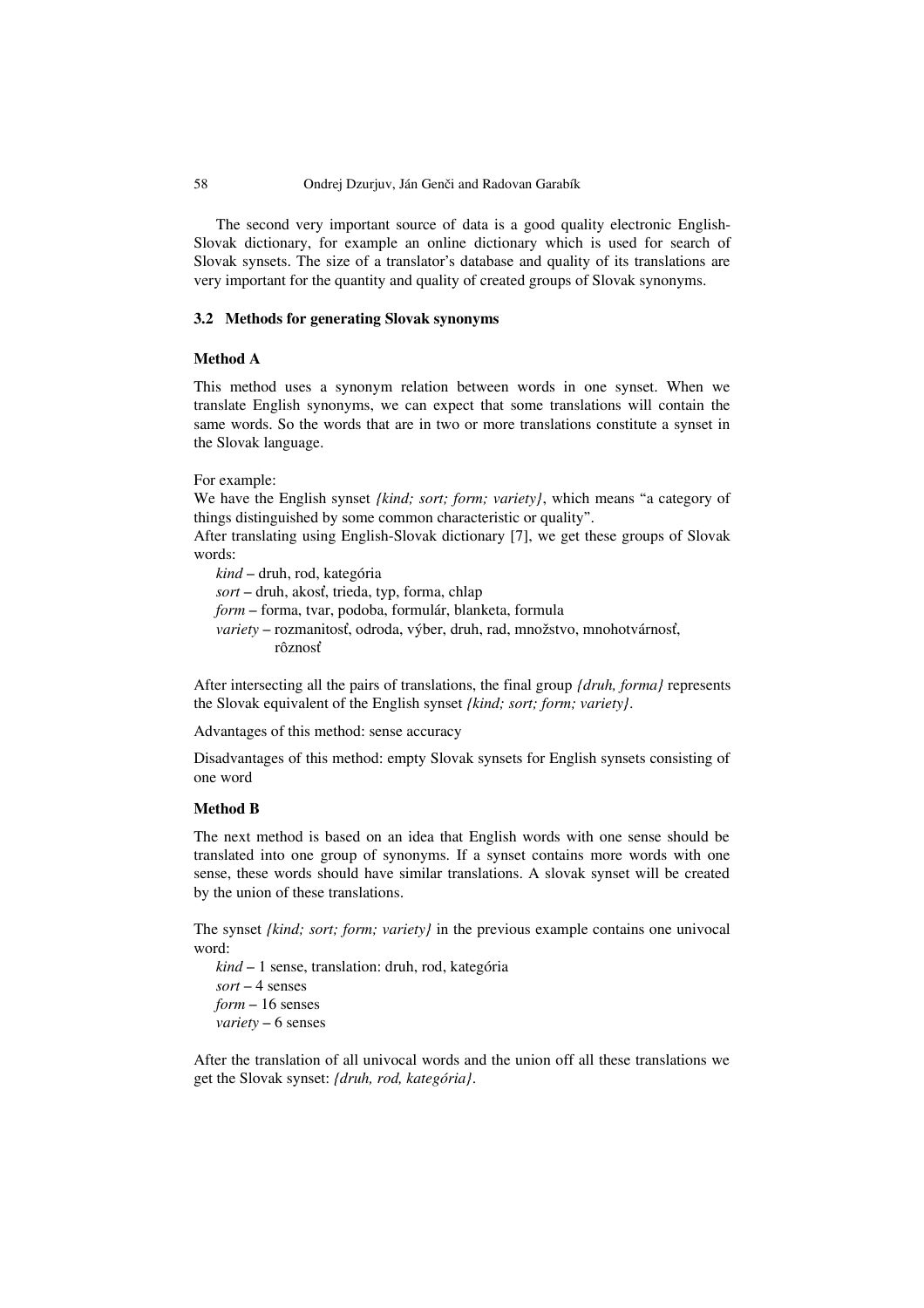Advantages of this method: possibility of creating Slovak synsets from English synsets consisting of one word (this word must have only one sense in WordNet)

Disadvantages of this method: quality of Slovak synsets depends on translation accuracy, univocal words in English can have more senses in Slovak; empty synsets for English synsets with no univocal word

## **Method C**

Method C alsoises hypernym and hyponym synsets in addition to the default English synset. There are small differences in sense between some English synsets that are in a hypernymic or hyponymic relationship. It is expected that after translation some words will be the same for more synsets. In this method two groups of words are created. A group of words belonging to the default synset and a group created from all its hypernyms and hyponyms. The next step is to translate these groups and then to intersect them.

For example, we have a synset *{kind; sort; form; variety}* (group 1). Its hypernyms and hyponyms will create one group: *{category, type, brand, genus, species}* (group 2).

Translated groups:

Group 1 – druh, rod, kategória, akosť, trieda, typ, forma, chlap, tvar, podoba, formulár, blanketa, formula, rozmanitosť, odroda, výber, rad, množstvo, mnohotvárnosť, rôznosť

Group 2 – kategória, skupina, trieda, typ, symbol, litera, druh, odroda, značka, označenie, známka, kvalita, akosť, ohorok, rod, forma, tvar

The final Slovak synset will be: *{druh; rod; kategória; akosť; trieda; typ; forma; tvar; odroda}*

Advantages of this method: possibility of creating Slovak synsets from English synsets consisting of one word; quantity

Disadvantages of this method: lower quality of Slovak synsets

## **Method D**

This method is a modification and extension of method C. It is also based on small differences in sense between WordNet synsets. This method doesn't use a synset that we are using for generating its Slovak equivalent. The aim is to create an intersection between the translation of its hypernym synset and the translation of its holonym synsets, so ultimately the synset equal to the default English synset should be created. At first, two groups are created: the first group represents the hypernym synset (more general), the second group represents the union of all hyponym synsets (more specific). The Slovak synsets are created by translating and intersecting these groups.

For the synset *{kind; sort; form; variety}*: Hypernym group: *{category}* Hyponym group: *{type, brand, genus, species}*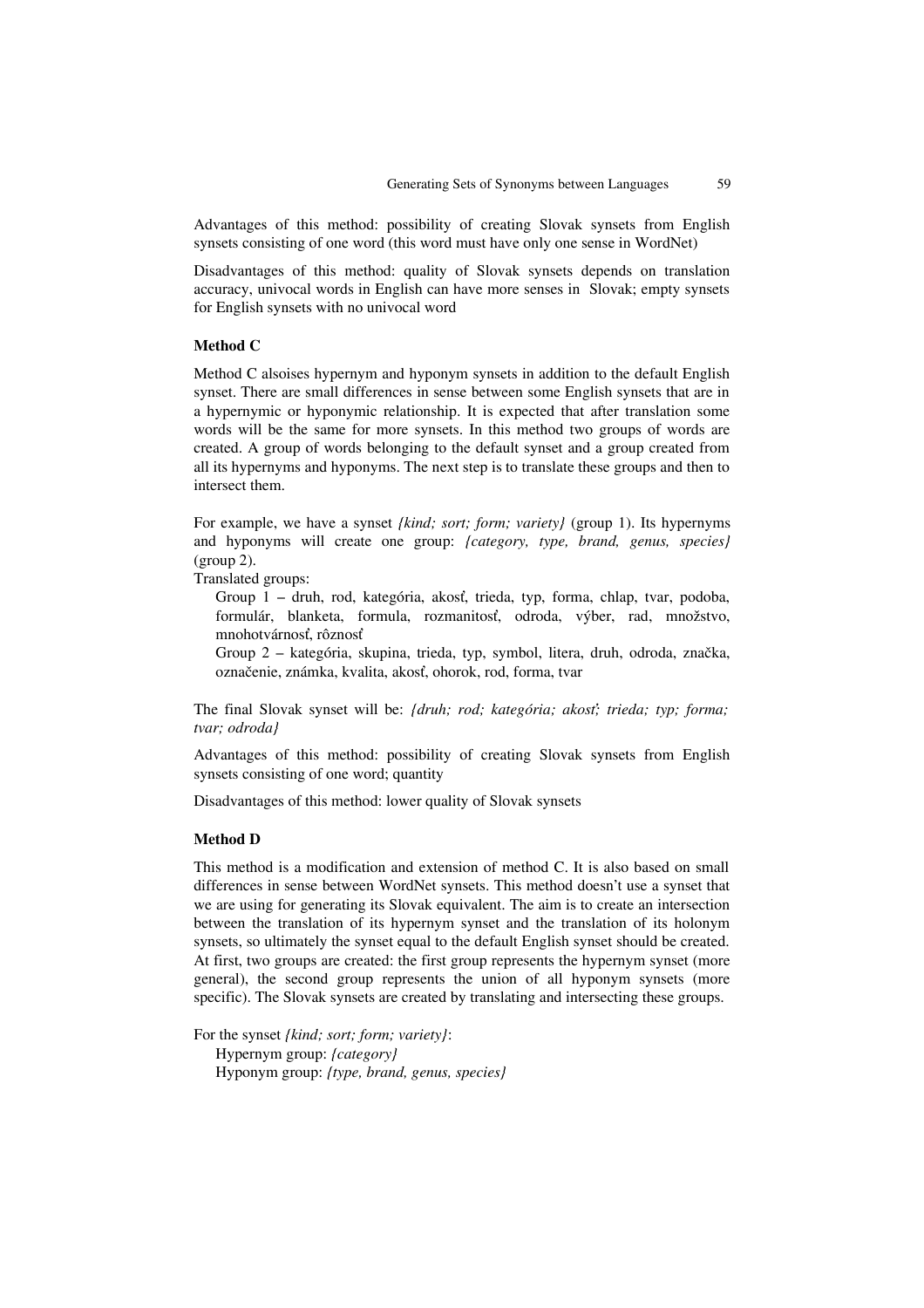Translated groups are:

Hypernym group: kategória, skupina, trieda Hyponym group: typ, symbol, litera, druh, odroda, značka, označenie, známka, kvalita, akosť, ohorok, druh, rod, skupina, trieda, forma, tvar

The final Slovak synset is: *{skupina, trieda}*

Advantages of this method: possibility of creating Slovak synsets from English synsets consisting of one word

Disadvantages of this method: small quantity; lower quality of Slovak synsets

# **4 Statistics of results**

All previous described methods were used for generating Slovak synonym sets. The whole process was divided into four steps:

- 1. translation of English words from WordNet
- 2. using methods A-D to build Slovak synsets from translations according to English words in English synsets
- 3. additional correction of created synsets (removing words with duplicate entries and words with incorrect parts of speech)
- 4. storing a new synset with reference to an English equivalent

After the process of generation, statistics of the results were created to evaluate the reliability of automatic generation for all presented methods.

### **4.1 Complete Results**

The next table shows results for an attempt to generate Slovak synsets for a complete WordNet database.

|                                                      | <b>Totals</b>       | <b>Nouns</b>        | <b>Adjectives</b>        | <b>Verbs</b>       | <b>Adverbs</b>           |
|------------------------------------------------------|---------------------|---------------------|--------------------------|--------------------|--------------------------|
| <b>Synsets in WN</b>                                 | 117659              | 82115               | 18156                    | 13767              | 3621                     |
| <b>Total EN synsets with</b><br><b>Slovak synset</b> | 40521<br>$(34.4\%)$ | 26787<br>$(32.6\%)$ | 6859<br>$(37.8\%)$       | 5839<br>$(42.4\%)$ | 1036<br>$(28.6\%)$       |
| <b>Method A</b>                                      | 10267<br>$(8.7\%)$  | 5705                | 2175                     | 2109               | 278                      |
| <b>Method B</b>                                      | 30243<br>$(25.7\%)$ | 20510               | 6059                     | 2715               | 959                      |
| Method C                                             | 11533<br>$(12\%)$   | 8192                | $\overline{\phantom{a}}$ | 3341               | $\overline{\phantom{a}}$ |
| <b>Method D</b>                                      | 1917<br>$(1.4\%)$   | 1348                | $\overline{\phantom{a}}$ | 569                | $\overline{\phantom{a}}$ |

<span id="page-4-0"></span>**Table 2.** Comparison of synset generation methods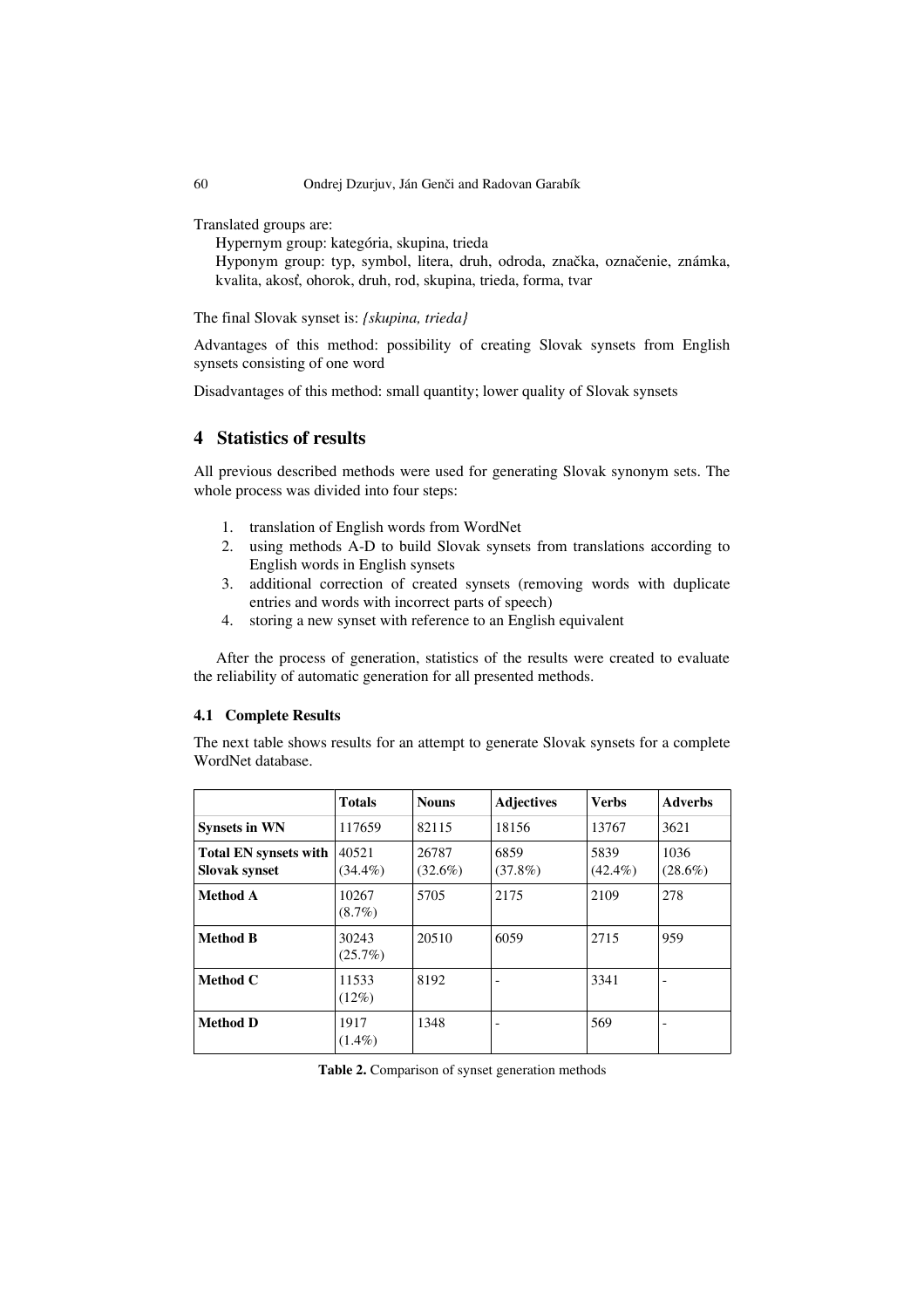Slovak synsets were generated for 34% of all English synonym sets in WordNet. Method A generated less than 9%. It is because most of the synsets in WordNet contain only one word. A high amount of univocal words in WordNet caused the generation of more than 25% of synsets with method B. Method D generated much fewer synsets than other methods so it is not as effective as expected.

Adjective and adverb synsets have not a hypernymy and hyponymy relationship between them so methods C and D could not be used in this case.

#### **4.2 Experiment**

Low quantity of generation was caused by more factors:

- ‒ many words could not be translated because there was no translation in the dictionary for them
- ‒ most English synsets consist of one word
- ‒ absence of some relations used for generating

We created an experiment to get some statistical information for commonly used words. We created a group of 300 words randomly selected from the 5000 most used words in English [8]. Then we found English synsets containing these words (1709 synsets). The next table shows data from this sample of commonly used words.

|                                                 | <b>Totals</b>     | <b>Nouns</b>      | <b>Adjectives</b> | <b>Verbs</b>      | <b>Adverbs</b>   |
|-------------------------------------------------|-------------------|-------------------|-------------------|-------------------|------------------|
| Synsets in a sample                             | 1709              | 769               | 397               | 429               | 114              |
| <b>Total EN synsets with</b><br>a Slovak synset | 946<br>$(55.4\%)$ | 491<br>$(63.9\%)$ | 171<br>$(43.1\%)$ | 237<br>$(55.2\%)$ | 47<br>$(42.2\%)$ |
| Method A                                        | 559<br>(32,7%)    | 255               | 126               | 145               | 33               |
| <b>Method B</b>                                 | 404<br>$(23.6\%)$ | 201               | 97                | 67                | 39               |
| Method C                                        | 505<br>$(29.6\%)$ | 337               |                   | 168               |                  |
| <b>Method D</b>                                 | 112<br>$(6.6\%)$  | 67                |                   | 45                |                  |

**Table 3.** Statistics of sample synsets generation

There are some important numbers in this table in comparison to the results in table [2.](#page-4-0) Generating common synsets is much more successful. 32% of generated synsets are by method A which is the biggest increase out of all methods. Method B is almost at the same value which could be caused by the balanced location of univocal words in WordNet synsets.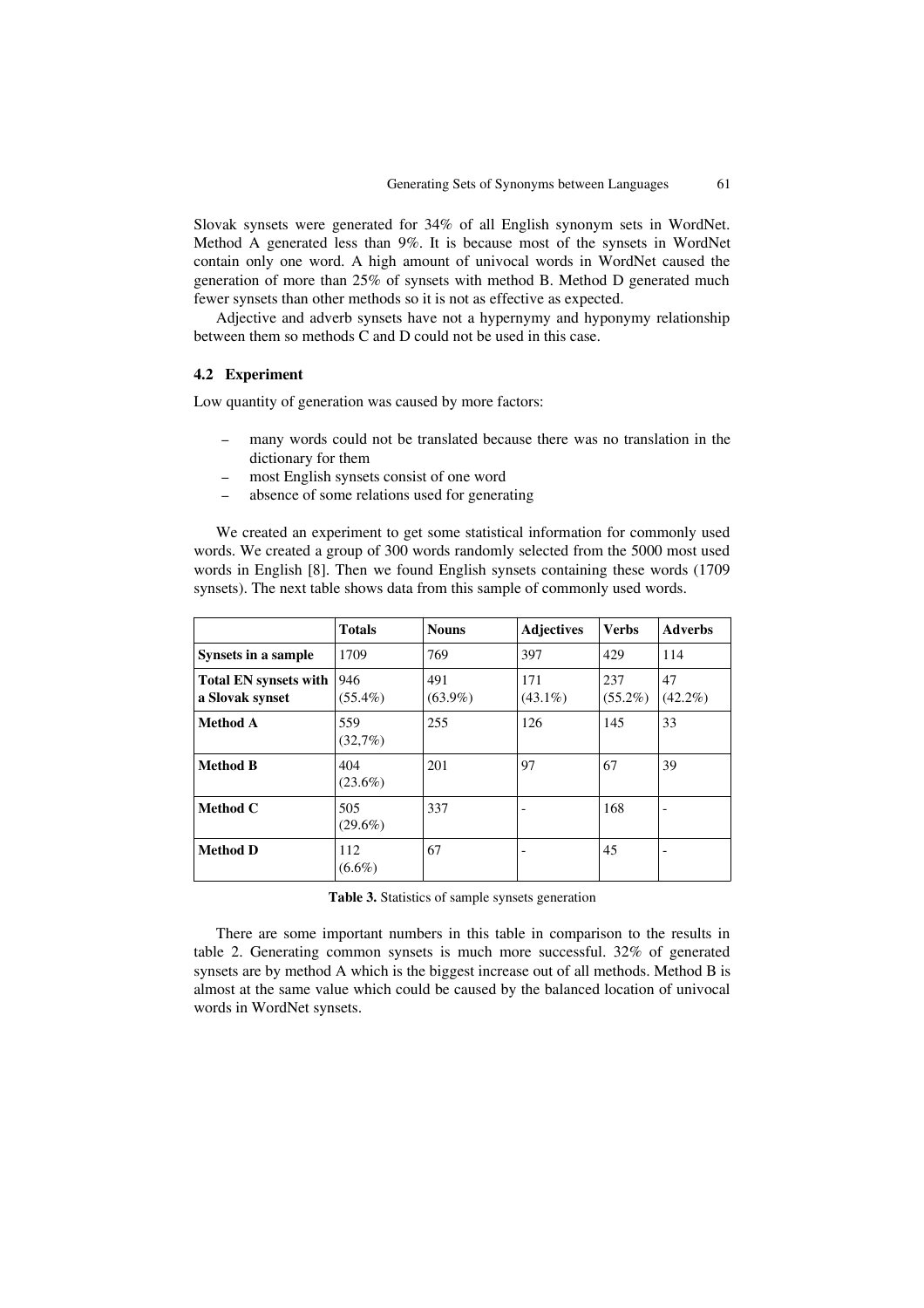## **5 Building the Slovak WordNet**

#### **5.1 Automatic synset building**

The approach described above has been used to bootstrap a basic Slovak-English-German-Polish-Lithuanian dictionary<sup>[1](#page-6-0)</sup>. The Slovak-English synset pairs have been generated as described before, the other languages have been pre-filled from other sources and then manually proofread. The Slovak part of the structure then server as a base for a small Slovak language WordNet.

We selected the ten thousand most frequent words from the Slovak National Corpus (balanced subcorpus prim-4.0-vyv). We then generated synsets for each of the noun, verb, adjective and adverb categories of these words. A web-based application is used to further edit the generated synsets and their relation to the English synsets. The application allows for general M:N mapping between English and other synsets – the English WordNet serves as a pivot language in the dictionary, even if the external appearance will be that of a *Slovak*→*other language* one. An additional link can be specified between synsets in other languages and Slovak synsets inside a set of synsets linked to the same English synset. This is used in job titles or animal nomenclature, where the (usually) gender-neutral English noun has two Slovak synsets assigned, one masculine<sup>[2](#page-6-1)</sup> and one feminine. German, Polish and Lithuanian nouns (which mostly keep the same distinction as Slovak) are then linked with the corresponding Slovak synset.

### **5.2 Synset structure**

Each synset has an optional gloss in its own language (parallels the English WordNet structure) – used only if further explanation or refining of the sense is desired. There are several possible marks applied in the (non English) synset description:

- One or several constituent words in the synset can be marked as "major", giving it a distinct visual realization in the final dictionary version.
- The whole synset can be marked as "imprecise". This is used in cases where there is no direct semantic equivalent to the English synset, but the synset had to be filled in, most likely because it was a hypernym of other existing synset(s). This is mostly present in concepts that are realized in other languages as phrases or descriptions (e.g. the English noun *uxoriousness* has no Slovak language equivalent as a noun describing the trait – the meaning combines two rather different concepts, the verbal construction *byť pod papučou* and a dative noun phrase *oddanosť manželke*)
- Individual words in the synset can be marked as "unsure". This is purely a temporary measure for the editor to record that he or she was unsure about the equivalence or meaning and the synset has to be re-checked later.

<span id="page-6-0"></span><sup>1</sup> Sponsored by the Slovak Online (Lifelong Learning Programme 504873-2009-LLP-SK-KA2-KA2MP) project.

<span id="page-6-1"></span><sup>2</sup> Strictly speaking, a Slovak masculine noun should be assigned into two different synsets, a general one encompassing both genders (or gender agnostic) and a strictly masculine hyponym. However, we considered this distinction too detailed for the purpose of the database.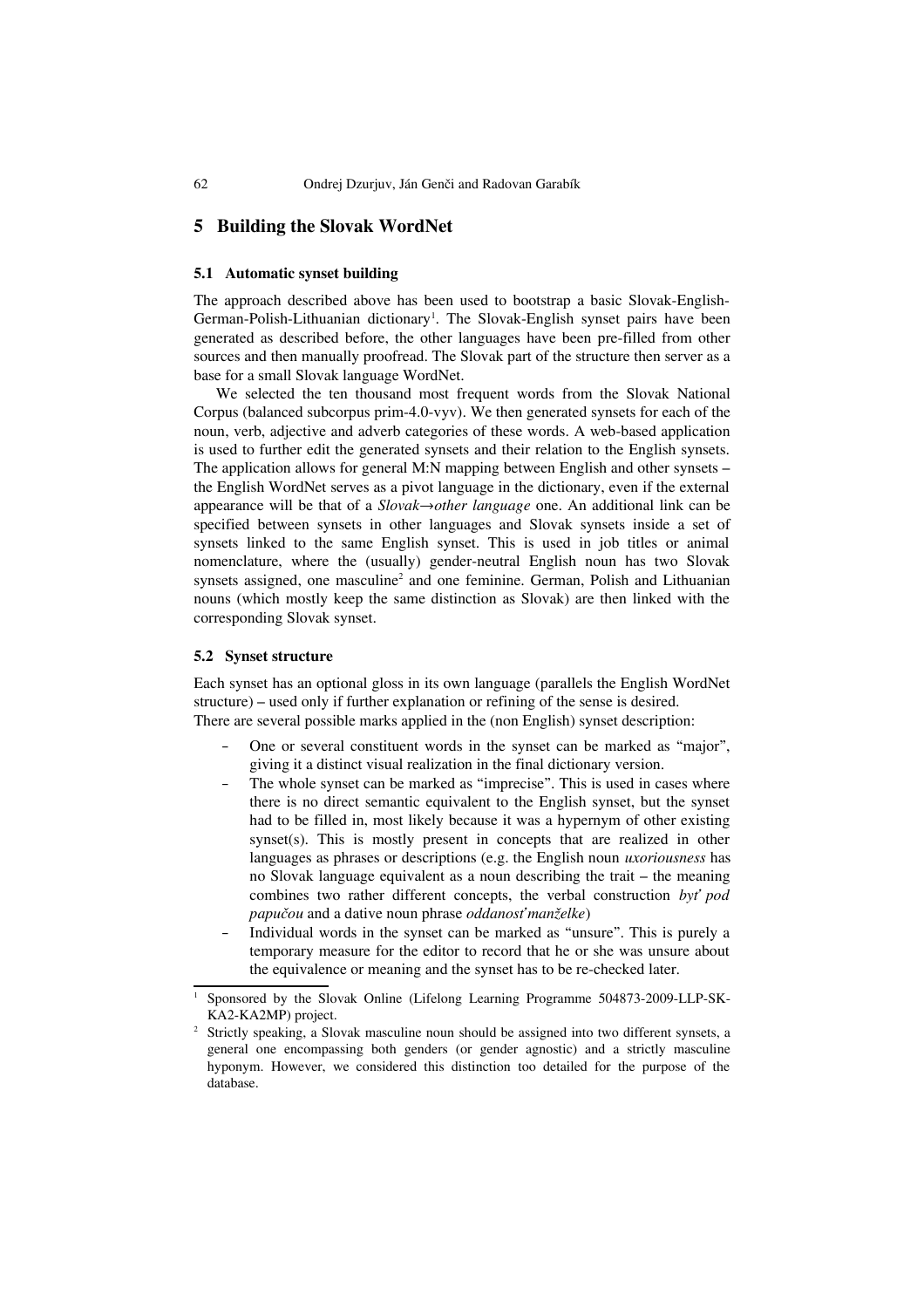Additionally, a synset in the database can be marked as "checked" (by an independent reviewer).

#### **5.3 Verbs**

Links between other parts of speech are straightforward; there are only a few isolated cases where the situation is more complicated (such as the inclusion of numerals as nouns, or English adverbs whose Slovak equivalents are classified as particles). On the other hand, verbs are more complicated. Features that deserver special care are negation, aspect and reflexivity.

Verb negation in Slovak is accomplished (with very few exceptions) by prefixing the verb with *ne-*, which is then seen as a separate, derived verb. We included the most frequent negative lexemes in the database if there was a corresponding English synset (e.g. *disagree⇔nesúhlasiť*); for all other verbs, we have only the affirmative form.

Verb aspect in Slovak is mostly inherent in the lexical level – verbs can be either perfective, imperfective, or ambivalent (which is in fact just the conflation of both aspects into one lexeme), although ways of deriving the opposite aspect exist, such as prefixes turning an imperfective verb into the perfective and morphology root changes to turn a perfective verb into an imperfective one. In the database, we treat perfective/imperfective verb pairs as separate lexemes and assign them to separate synsets that are linked to the same English synset (unless there is a different English synset for the opposite aspect). The presence of both perfective and imperfective verbs inside one synset is prohibited and is automatically enforced by comparing the synsets entered against a list of perfective and imperfective verbs respectively. We do not include Slovak verbs that are only formally derived from the opposite aspect and are not used reasonably frequently in the language. In particular, frequentative/habitual verbs can be derived almost mechanically, but only the frequently used ones are included in the database.

Verb reflexivity is realized with special reflexive pronouns *sa*, *si* that are considered part of the lexeme, although they are written separately from the verb proper and their position in the sentence varies and can be quite remote from the verb itself. If there is a Slovak reflexive/non-reflexive verb pair and the meaning of both of the verbs corresponds to one English synset, both the reflexive and non-reflexive verbs are assigned to two different synsets linked to the same English synset, often separately for perfective and imperfective aspects (therefore producing in some cases four different Slovak synsets linked to the same English one).

| Part of speech                | <b>Nouns</b> | <b>Adjectives</b> | <b>Verbs</b> | <b>Adverbs</b> | <b>Totals</b> |
|-------------------------------|--------------|-------------------|--------------|----------------|---------------|
| <b>Unique strings</b>         | 12941        | 3321              | 1150         | 982            | 18394         |
| <b>Strings with one sense</b> | 10239        | 2305              | 953          | 702            | 14199         |
| Word-sense pairs              | 18740        | 5551              | 1400         | 1505           | 27196         |
| <b>Synsets</b>                | 9317         | 2329              | 830          | 549            | 13025         |
| <b>Synsets of one word</b>    | 3916         | 773               | 426          | 141            | 5256          |

**Table 4.** Slovak WordNet statistics (at the time of writing)